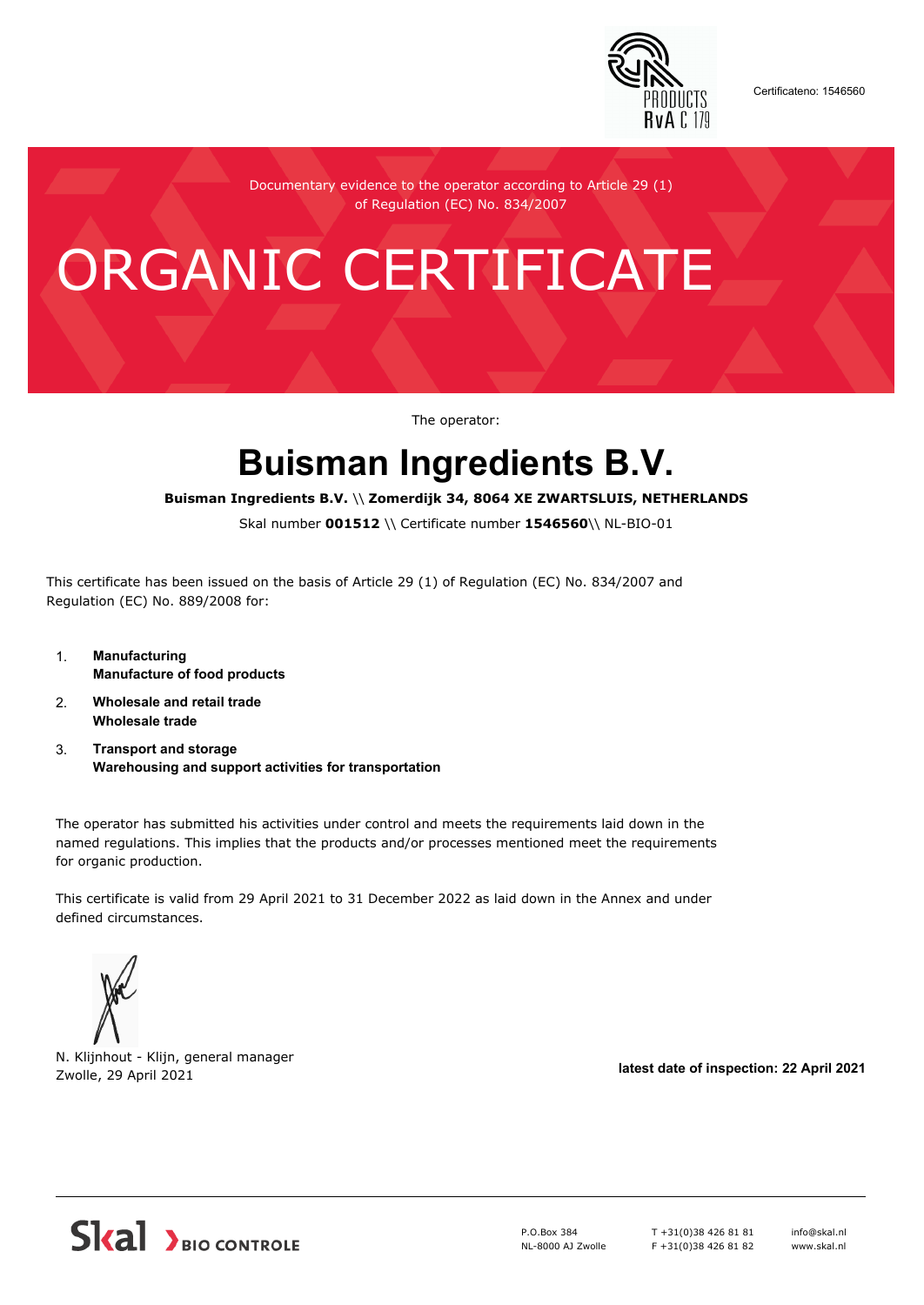## **Annex**

**Buisman Ingredients B.V.** \\ **Zomerdijk 34, 8064 XE ZWARTSLUIS, NETHERLANDS** Skal number **001512** \\ Certificate number **1546560** \\ NL-BIO-01

This operator has been certified for the following products or processes under

## **certificate number 1546560**

**Manufacture of food products**

| number          | definition                                                                 | category                  | size |
|-----------------|----------------------------------------------------------------------------|---------------------------|------|
| 10.81           | <b>Manufacture of sugar</b>                                                | Organic                   |      |
|                 |                                                                            |                           |      |
|                 | Warehousing and support activities for transportation                      |                           |      |
| number          | definition                                                                 | category                  | size |
| 52.1            | <b>Warehousing and storage</b>                                             | Organic                   |      |
|                 |                                                                            |                           |      |
| Wholesale trade |                                                                            |                           |      |
| number          | definition                                                                 | category                  | size |
| 46.36           | Wholesale of sugar, chocolate and sugar<br>confectionery                   | Organic                   |      |
| number          | definition                                                                 | category                  | size |
| 38616           | Natural caramelised sugar type NCS 02B,<br>Natural burnt sugar type BS/Bio | Processed >95%<br>Organic |      |
| 39865           | Natural caramelised sugar type NCS 11B                                     | Processed >95%<br>Organic |      |
| 52042           | <b>Natural Caramelised sugar type NCS 23</b><br><b>Bio</b>                 | Processed >95%<br>Organic |      |
| 52043           | Traditional caramelised sugar type TCS 30<br><b>Bio</b>                    | Processed >95%<br>Organic |      |
| 75119           | <b>Natural Caramelised Sugar type NCS20Bio</b>                             | Processed >95%<br>Organic |      |